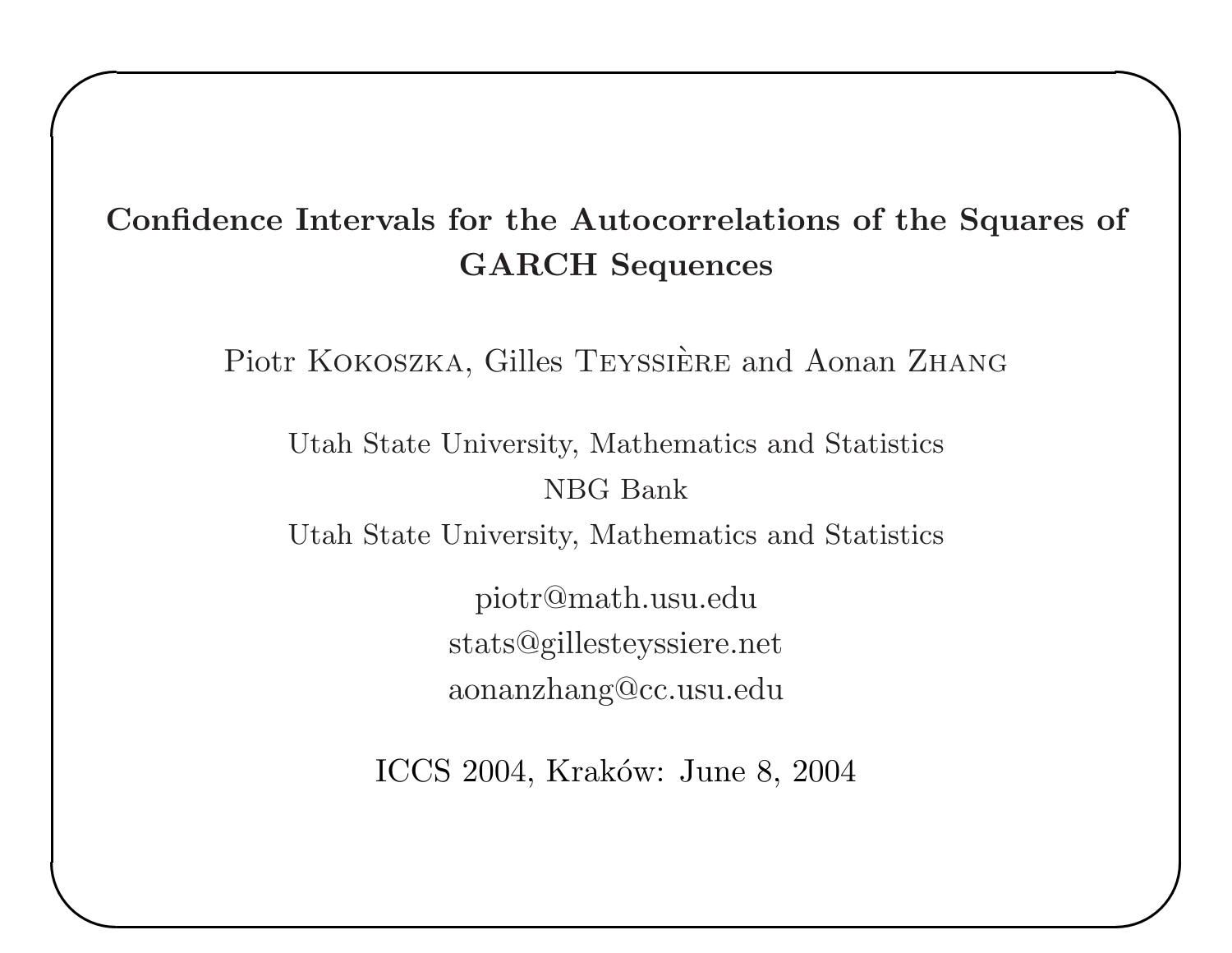### Purpose of the paper:

 $\overline{\phantom{0}}$ 

 $\sqrt{2}$ 

Compare finite sample performance of several methods for finding confidence intervals for autocorrelations of squared returns on speculative assets  $X_t^2, t = 1, \ldots, T$ , by means of their empirical coverage probability. Suppose we have <sup>a</sup> method of constructing, say, <sup>a</sup> 95% confidence interval  $(\hat{l}_n, \hat{u}_n)$  from an observed realization  $X_1, X_2, \ldots, X_T$ .

We simulate a large number  $R$  of realizations from a specific GARCH type model from which we construct  $R$  confidence intervals  $(\hat{l}_n^{(r)}, \hat{u}_n^{(r)}), r = 1, 2, \ldots, R.$ 

The percentage of these confidence intervals that contain the population autocorrelation is the ECP, which we want to be as close as possible to the nominal coverage probability of 95%.

 $\begin{pmatrix} \frac{O_1}{\ln 1} \\ \frac{1}{\ln 1} \end{pmatrix}$ ✪ Ultimate goal: to recommend <sup>a</sup> practical procedure for finding confidence intervals for squared autocorrelations which assumes minimal prior knowledge of the stochastic mechanism generating the returns.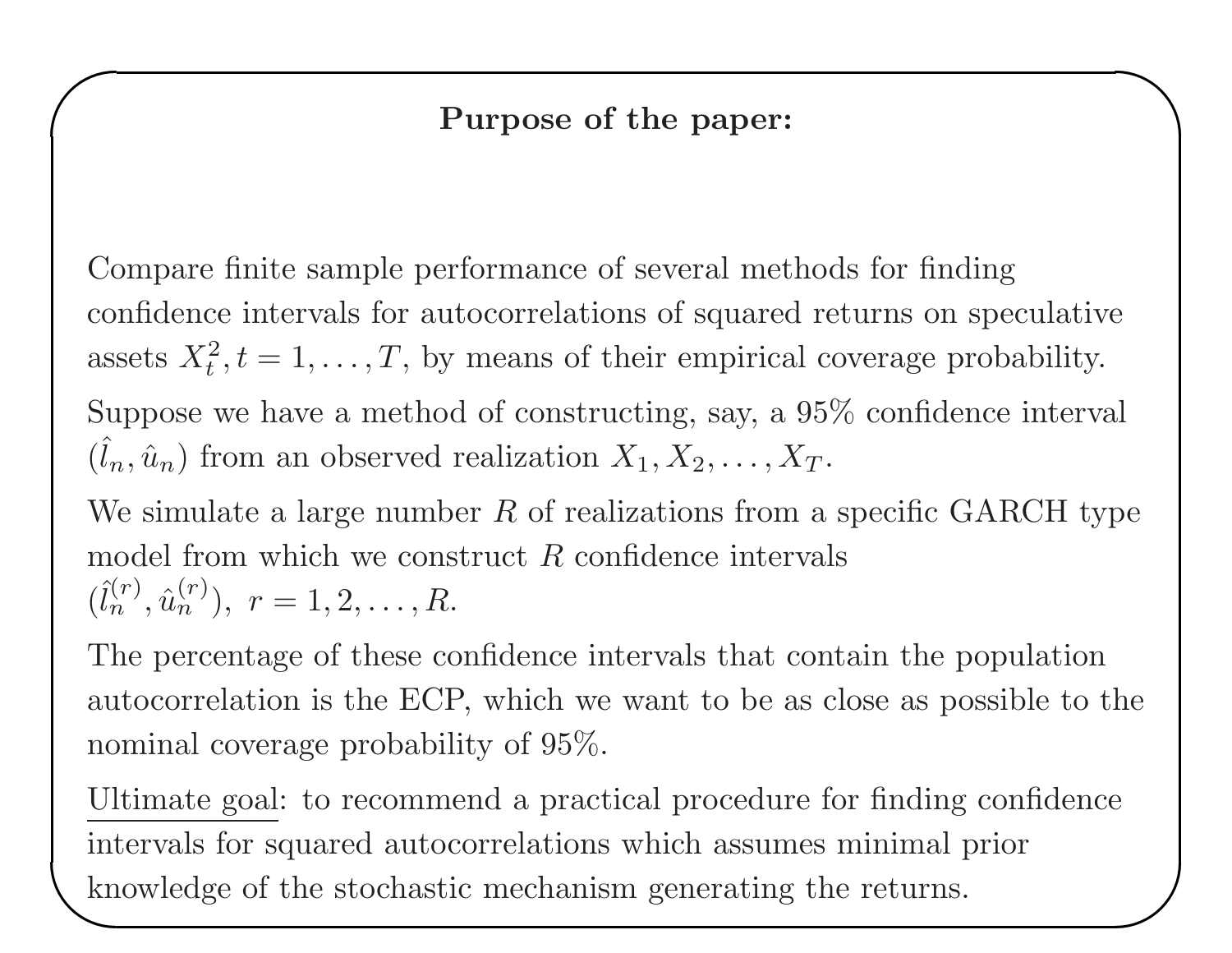#### Autocorrelations of Squared Returns

 $\overline{\phantom{0}}$ 

 $\bigcup$ 

$$
\hat{\gamma}_{T,X^2}(h) = \frac{1}{T} \sum_{t=1}^{T-h} \left( X_t^2 - \frac{1}{T-h} \sum_{t=1}^{T-h} X_t^2 \right) \left( X_{t+h}^2 - \frac{1}{T-h} \sum_{t=h+1}^{T} X_t^2 \right)
$$

whereas the population autocovariances are

$$
\gamma_{X^2}(h) = E\left[ (X_0^2 - EX_0^2)(X_h^2 - EX_0^2) \right].
$$

The corresponding autocorrelations are

 $\sqrt{2}$ 

$$
\hat{\rho}_{T,X^2}(h) = \frac{\hat{\gamma}_{T,X^2}(h)}{\hat{\gamma}_{T,X^2}(0)}, \quad \rho_{X^2}(h) = \frac{\gamma_{X^2}(h)}{\gamma_{X^2}(0)}.
$$

 $\begin{pmatrix} 1 & 1 \\ 1 & 1 \end{pmatrix}$ We focus on the lag 1 autocorrelation, i.e.,  $h = 1$ .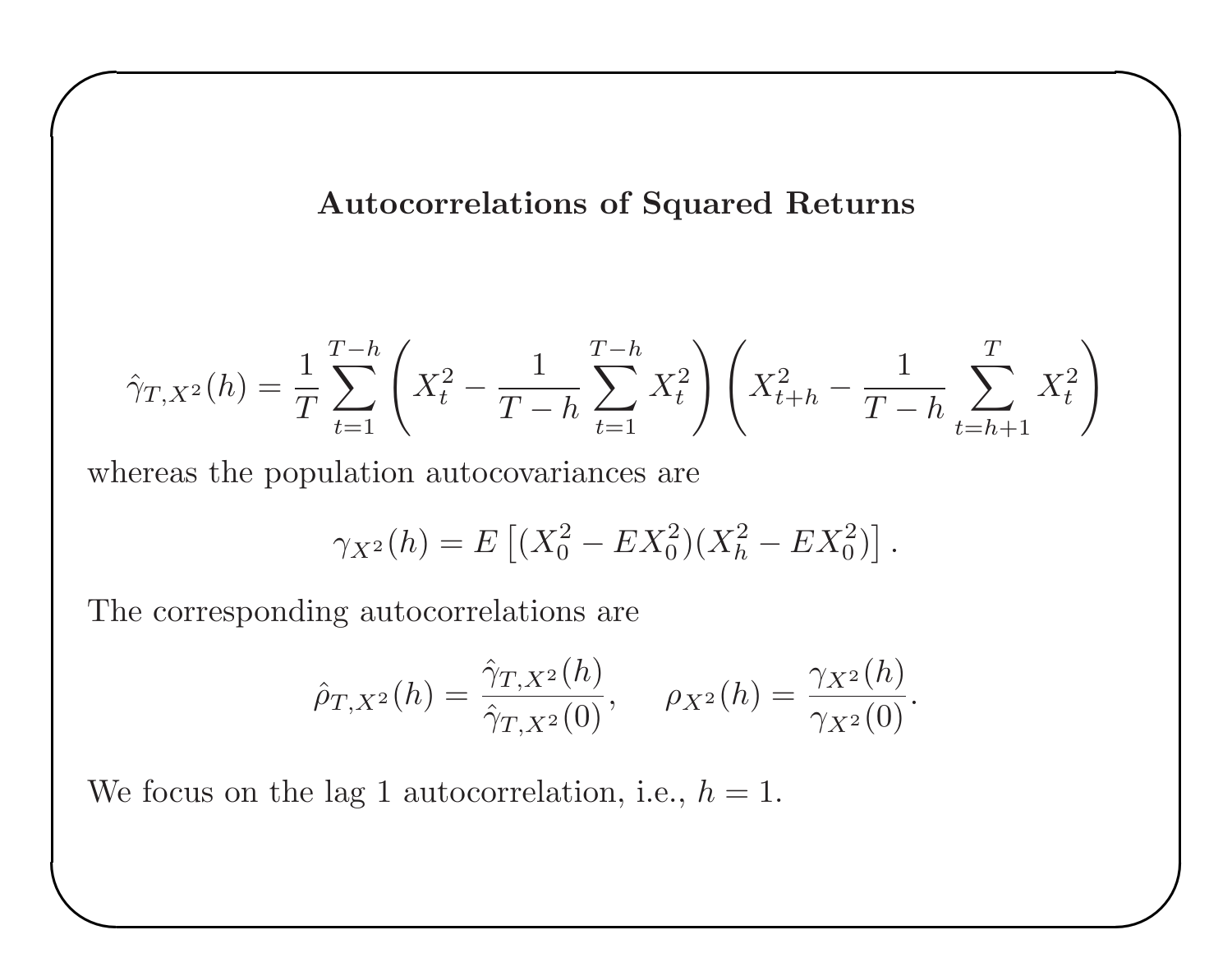Confidence intervals for autocorrelations of squared returns

 $\overline{\phantom{0}}$ 

### Residual Bootstrap

 $\sqrt{2}$ 

GARCH(1,1) model

$$
X_t = \sigma_t Z_t, \quad \sigma_t^2 = \omega + \beta \sigma_{t-1}^2 + \alpha X_{t-1}^2.
$$

- 1. Estimate  $\hat{\omega}$ ,  $\hat{\alpha}$ ,  $\hat{\beta}$  and compute  $\hat{Z}_t = [\hat{\omega} + \beta \sigma_{t-1}^2 \hat{\alpha} X_{t-1}^2]^{-1/2} X_t$ , with  $X_0 = \bar{X}_t.$
- 2. Form <sup>B</sup> bootstrap realizations  $X_t^2(b) = [\hat{\omega} + \hat{\alpha}X_{t-1}^2(b)]\hat{Z}_t^2(b), \quad t = 1, 2, ..., T$ , where  $\hat{Z}_1^2(b), \ldots \hat{Z}_T^2(b), b = 1, 2, \ldots, B$ , are the B bootstrap samples selected with replacement from the squared residuals  $\hat{Z}_1^2, \ldots, \hat{Z}_7^2$  $T$  .
- $\bigcup$  $\begin{pmatrix} 1 \\ 0 \\ 0 \end{pmatrix}$ 3. Calculate the bootstrap autocorrelations  $\rho_{T,X^2}^{(b)}(1)$ ,  $b = 1, 2, ..., B$  and use their empirical quantiles to find a confidence interval for  $\rho_{T,X^2}(1)$ .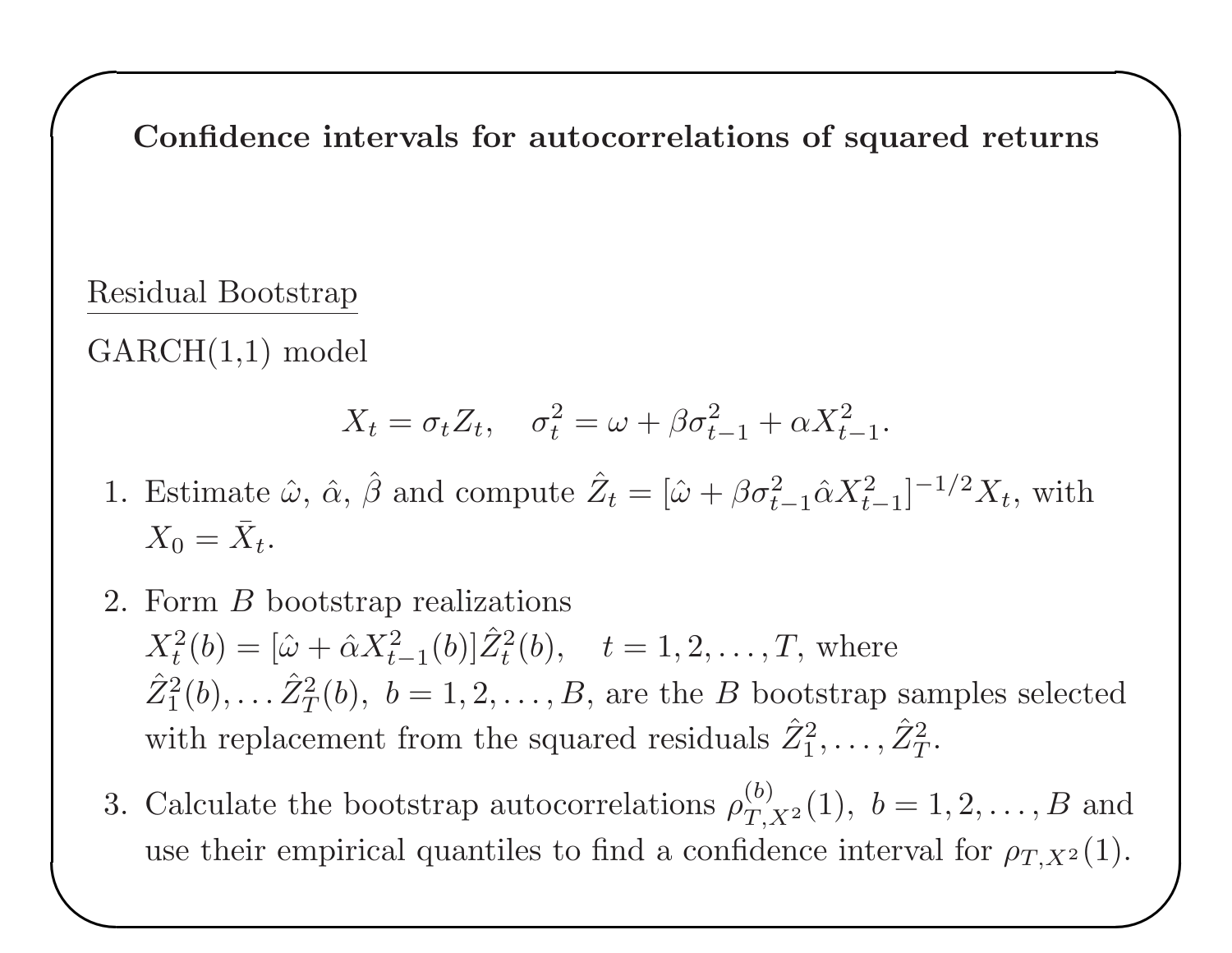$\sqrt{2}$ Confidence intervals for ACF of squared returns (cont 1.) Denote by  $F_{\rho(1)}^*$  the EDF (empirical distribution function) of the  $\rho_{T_X^2}^{(b)}(1), b = 1, 2, \ldots, B.$ 

We consider two types of confidence intervals:

• Equal-tailed confidence interval: the  $(\alpha/2)$ th and  $(1 - \alpha/2)$ th quantiles of  $F^*_{\rho(1)}$  yield an *equal-tailed*  $(1 - \alpha)$  level confidence interval.

 $\overline{\phantom{0}}$ 

 $\bigcup$ 

• Symmetric confidence interval: let  $F^*_{\rho(1),|\cdot|}$  be the empirical distribution of the B values  $|\rho_{T,X^2}^{(b)}(1) - \hat{\rho}_{T,X^2}(1)|$ . Denote by  $q_{|\cdot|}(1-\alpha)$  the  $(1-\alpha)$  quantile of  $F^*_{\rho(1),|\cdot|}$ . The *symmetric* confidence interval is

$$
(\hat{\rho}_{T,X^2}(1)-q_{|\cdot|}(1-\alpha), \quad \hat{\rho}_{T,X^2}(1)+q_{|\cdot|}(1-\alpha)).
$$

 $\begin{pmatrix} 1 \\ 1 \\ 1 \end{pmatrix}$ A usual criticism of methods based on <sup>a</sup> parametric model is that misspecification can lead to large biases.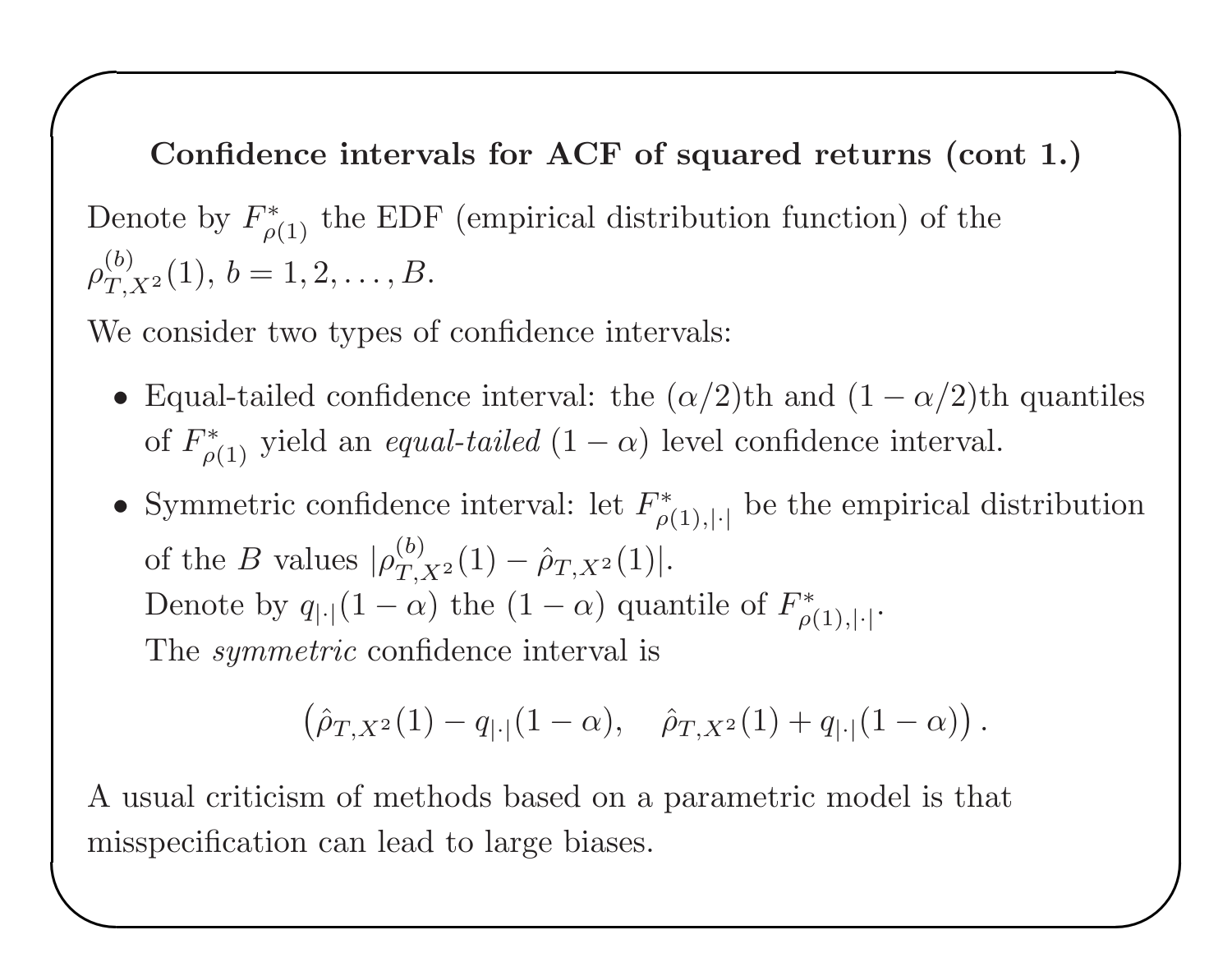Confidence intervals for ACF of squared returns (cont 2.) Block Bootstrap

 $\overline{\phantom{0}}$ 

 $\bigcup$ 

 $\sqrt{2}$ 

 $\overline{\phantom{a}}$ 

Method which does not require on <sup>a</sup> model specification, but relies on the choice of the block size  $b$  (a difficult task). We proceed as follows:

- 1. Having observed the sample  $X_1^2, \ldots, X_T^2$ , form the  $T-1$  vectors  $\mathbf{Y}_2 = [X_1^2, X_2^2]'$ ,  $\mathbf{Y}_3 = [X_2^2, X_3^2]'$ , ...,  $\mathbf{Y}_n = [X_{T-1}^2, X_T^2]'$ .
- 2. Choose <sup>a</sup> block length b and compute the number of blocks  $k = [(T-1)/b] + 1$  (if  $(T-1)/b$  is an integer we take  $k = (T-1)/b$ ).
- 3. Choose k blocks with replacement to obtain kb vectors  $\mathbf{Y}_{j_1}, \mathbf{Y}_{j_1+1}, \ldots, \mathbf{Y}_{j_1+b-1}, \ldots, \mathbf{Y}_{j_k}, \mathbf{Y}_{j_k+1}, \ldots, \mathbf{Y}_{k_1+b-1}.$  This gives us the bootstrap vector process

$$
\mathbf{Y}_2^* = [X_1^{*2}, X_2^{*2}]', \mathbf{Y}_3^* = [X_2^{*2}, X_3^{*2}]', \dots, \mathbf{Y}_T^* = [X_{T-1}^{*2}, X_T^{*2}]'.
$$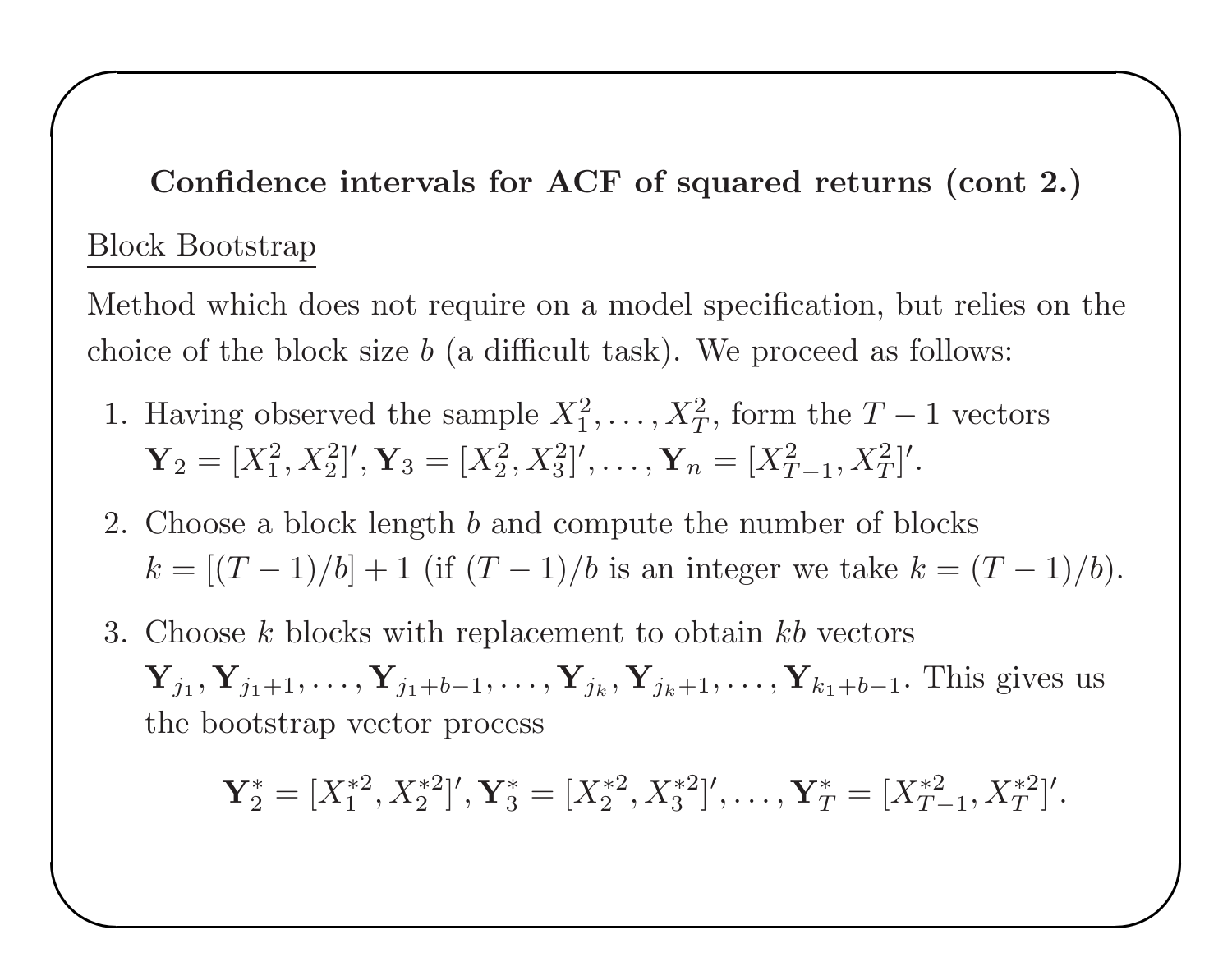# Confidence intervals for ACF of squared returns (cont 3.) Block Bootstrap.

 $\overline{\phantom{0}}$ 

 $\bigcup$ 

 $\sqrt{2}$ 

- 4. The bootstrap sample autocovariances are computed according to standard formula with the  $X_t$  replaced by the  $X_t^*$  defined above. The empirical distribution of  $\hat{\rho}_{T,X^2}^*(1)$  is then an approximation to the distribution of  $\hat{\rho}_{T,X^2}(1)$ .
- 5. The quantiles of the empirical distribution of  $|\hat{\rho}^*_{T,X^2}(1) \hat{\rho}_{T,X^2}(1)|$  can be used to construct symmetric confidence intervals.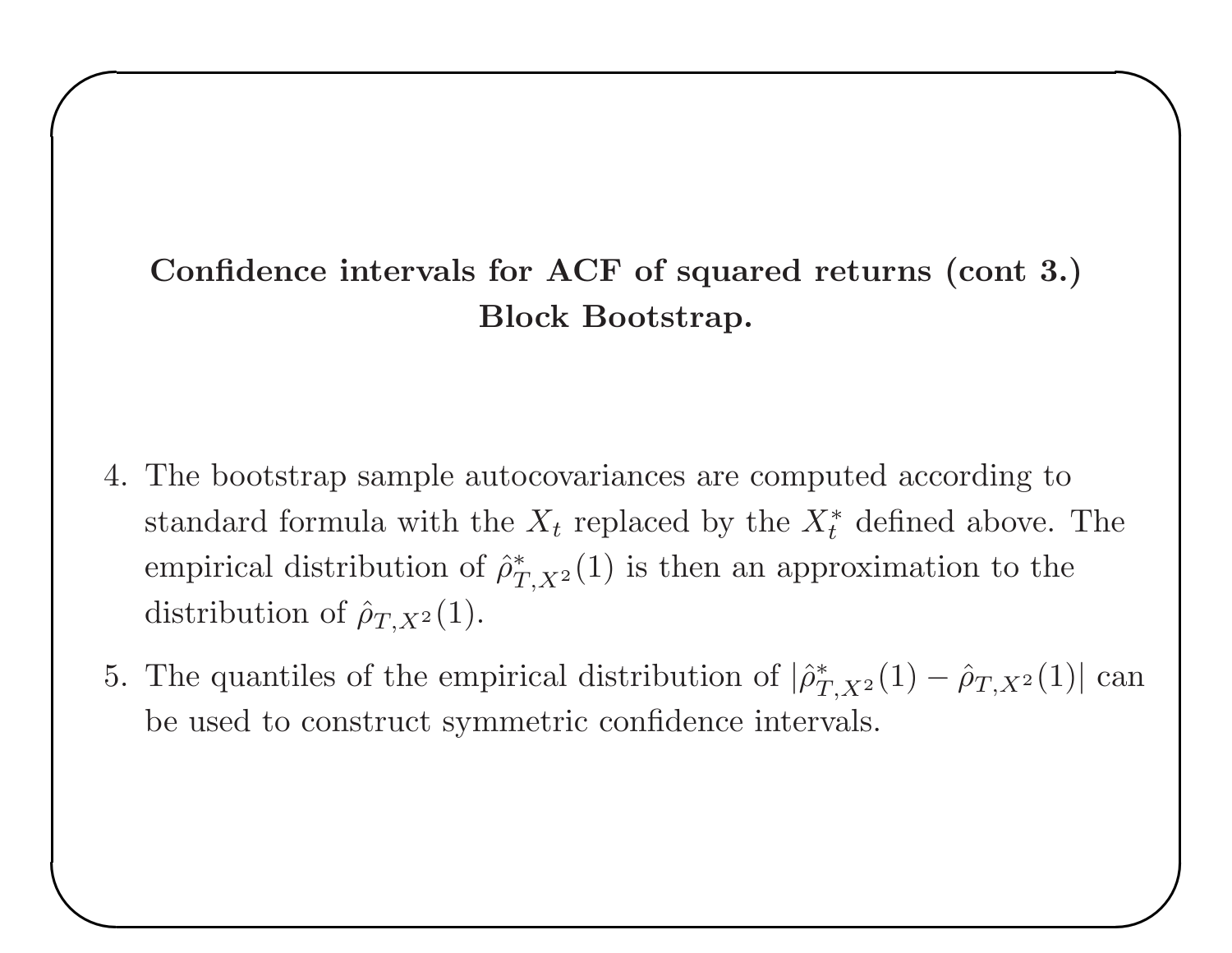Confidence intervals for ACF of squared returns (cont 4.)

 $\overline{\phantom{0}}$ 

 $\bigcup$ 

#### Subsampling

Denote

 $\sqrt{2}$ 

$$
U_t = X_t^2 - \frac{1}{T} \sum_{j=1}^T X_j^2
$$

$$
s_T^2(h) = \frac{1}{T} \sum_{j=1}^{T-h} (U_{j+h} - \hat{\rho}_T(h)U_j)^2, \quad \hat{\sigma}_T^2(h) = \frac{s_T^2(h)}{\sum_{j=h}^{T} U_j^2}
$$

and consider the studentized statistic  $\hat{\xi}_T = \frac{\hat{\rho}_T(h) - \rho_T(h)}{\hat{\sigma}_T(h)}$  $\overline{\hat{\sigma}_T(h)}$  .

To construct equal-tailed and symmetric confidence intervals, we would need to know the sampling distribution of  $\hat{\xi}_T$  and  $|\hat{\xi}_T|$ , respectively.

 $\begin{pmatrix} 1 \\ 1 \\ 1 \end{pmatrix}$ We use subsampling to approximate these distributions.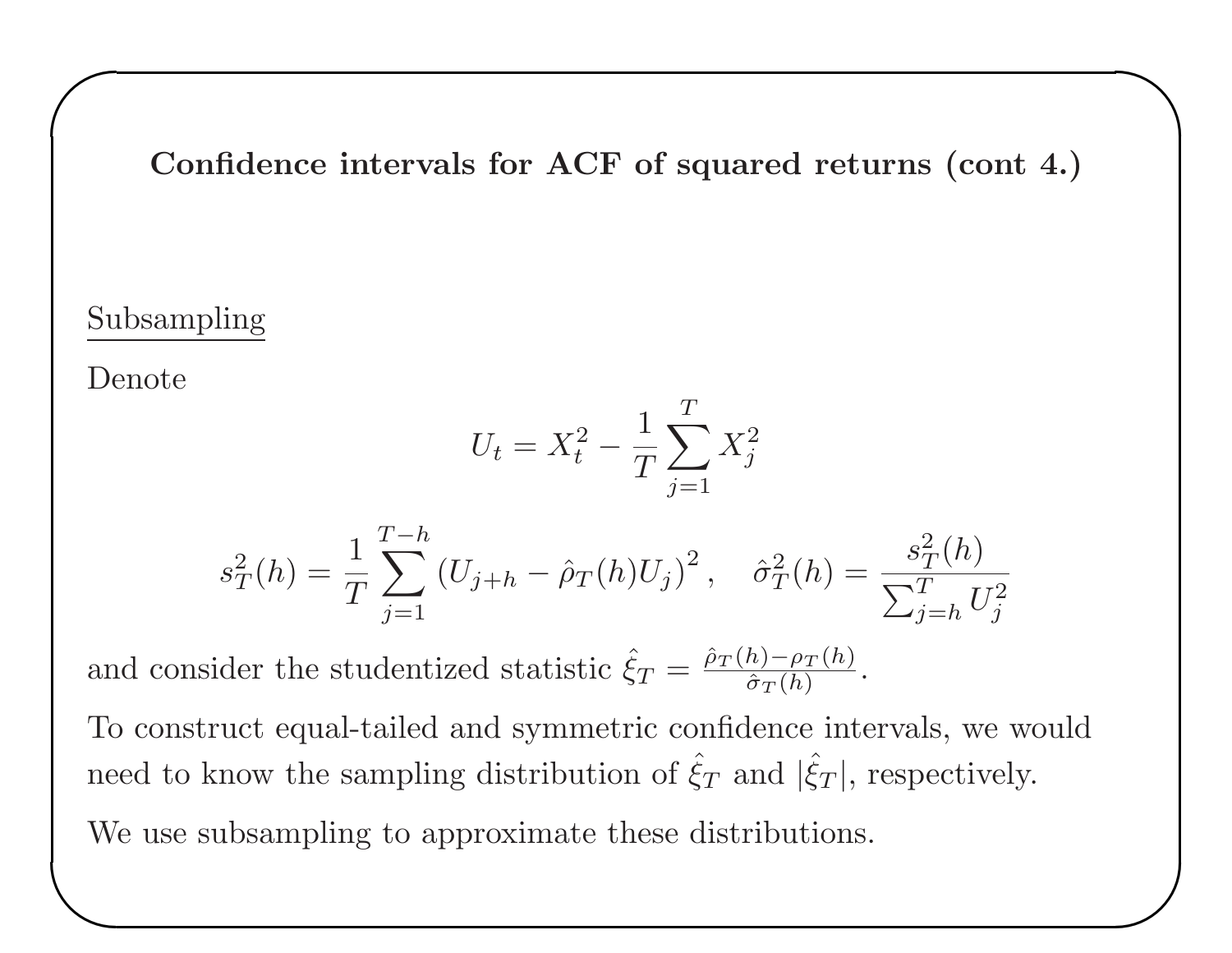# Confidence intervals for ACF of squared returns (cont 5.) Subsampling

 $\overline{\phantom{0}}$ 

 $\bigcup$ 

Consider an integer  $b < T$  and the  $T - b + 1$  blocks of data  $X_t^2, \ldots, X_{t+h-1}^2, t = 1, \ldots, T-b+1.$ 

 $\sqrt{2}$ 

From each of these blocks compute  $\hat{\rho}_{b,t}(h)$  and  $\hat{\sigma}_{b,t}(h)$ , but replacing the original data  $X_1, \ldots, X_T$  by  $X_t, \ldots, X_{t+b-1}$ .

Compute the subsampling counterpart of the studentized statistic ˆ  $\hat{\xi}_{b,t}(h) = \frac{\hat{\rho}_{b,t}(h) - \hat{\rho}_T(h)}{\hat{\sigma}_B(h)}$  $\hat{\sigma}$  $\frac{\partial f}{\partial h}$  and construct the EDF

$$
L_b(x) = \frac{\sum_{t=1}^{T-b+1} \mathbf{1} \left\{ \hat{\xi}_{b,t}(h) \le x \right\}}{\mathcal{N}_b^{-1}}, \quad L_{b,|\cdot|}(x) = \frac{\sum_{t=1}^{T-b+1} \mathbf{1} \left\{ |\hat{\xi}_{b,t}(h)| \le x \right\}}{\mathcal{N}_b^{-1}},
$$

with  $\mathcal{N}_b = T - b + 1$ . The empirical quantiles of  $L_b$  and  $L_{b,|\cdot|}$  allow us to construct, respectively, equal-tailed and symmetric confidence intervals. For example, denoting by  $q_{b,|\cdot|}(1-\alpha)$  the  $(1-\alpha)$ <sup>th</sup> quantile of  $L_{b,|\cdot|}$ , a

subsampling symmetric 1 – 
$$
\alpha
$$
 level confidence interval for  $\rho_T(h)$  is  
\n
$$
(\hat{\rho}_T(h) - \hat{\sigma}_T(h)q_{b,|\cdot|}(1-\alpha), \quad \hat{\rho}_T(h) + \hat{\sigma}_T(h)q_{b,|\cdot|}(1-\alpha)).
$$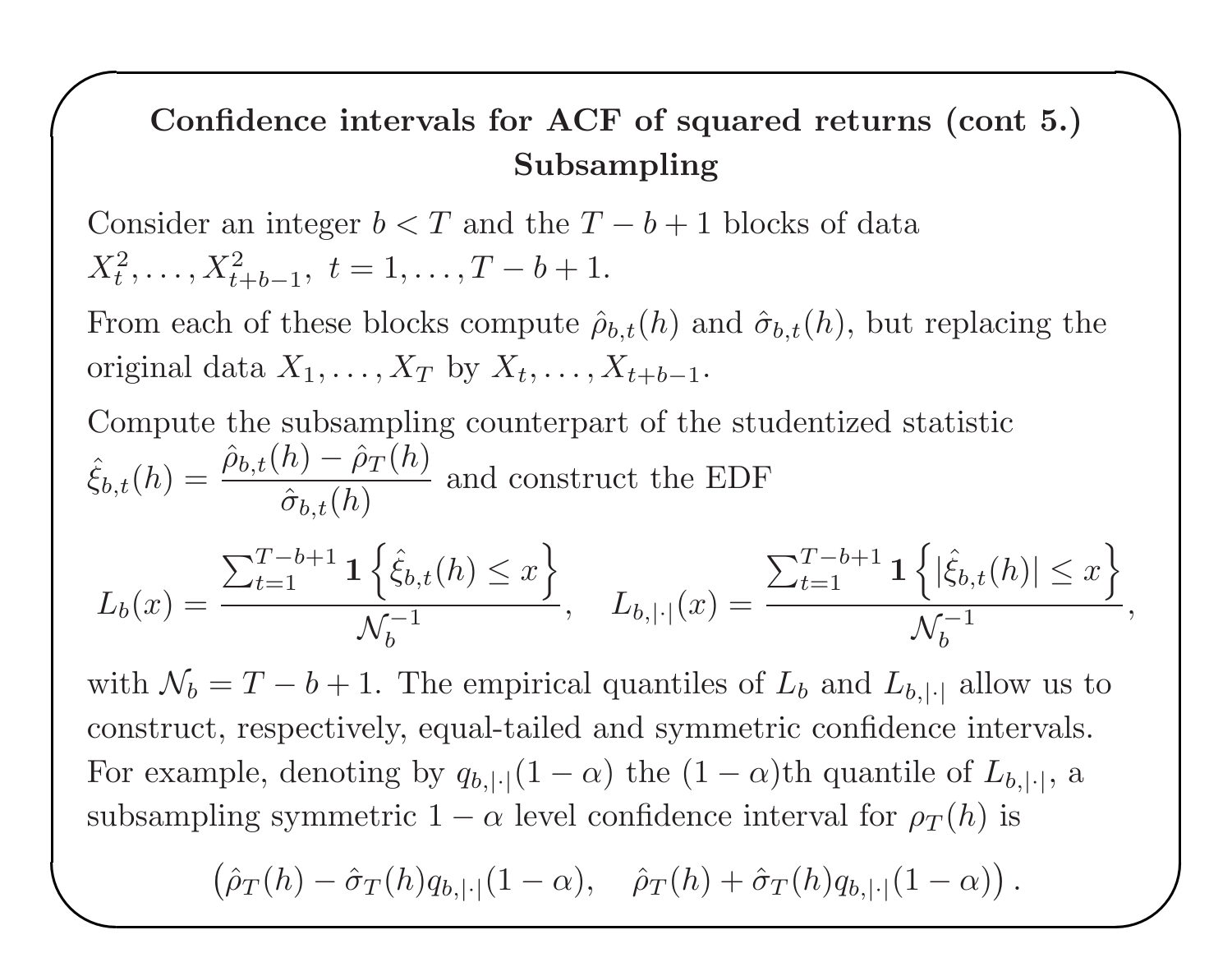General Framework: GARCH–type processes

 $\overline{\phantom{0}}$ 

 $\bigcup$ 

$$
X_t = \sigma_t Z_t, \quad E(Z_t) = 0, \quad \text{Var}(Z_t) = 1, \n\sigma_t^2 = g(Z_{t-1}) + c(Z_{t-1})\sigma_{t-1}^2
$$

with different specifications for the conditional skedastic function:

1.  $GARCH(1, 1)$  process

 $\sqrt{2}$ 

 $\overline{\phantom{a}}$ 

$$
c_{t-1} = \beta + \alpha Z_{t-1}^2, \quad \sigma_t^2 = \omega + \beta \sigma_{t-1}^2 + \alpha X_{t-1}^2.
$$

2. The GJR-GARCH(1, 1) model, with

 $c_{t-1} = \beta + (\alpha + \phi I(Z_{t-1}))Z_{t-1}^2, \quad \sigma_t^2 = \omega + (\alpha + \phi I(Z_{t-1}))X_{t-1}^2 + \beta \sigma_{t-1}^2,$ where  $I(Z_{t-1}) = 1$  if  $Z_{t-1} < 0$ , and  $I(Z_{t-1}) = 0$  otherwise.

3. The nonlinear  $GARCH(1,1)$  model (NL  $GARCH(1,1,2)$ , with

$$
c_{t-1} = \beta + \alpha (1 - 2\eta \operatorname{sign}(Z_{t-1}) + \eta^2) Z_{t-1}^2;
$$
  

$$
\sigma_t^2 = \omega + \alpha (1 - 2\eta \operatorname{sign}(Z_{t-1}) + \eta^2) X_{t-1}^2 + \beta \sigma_{t-1}^2.
$$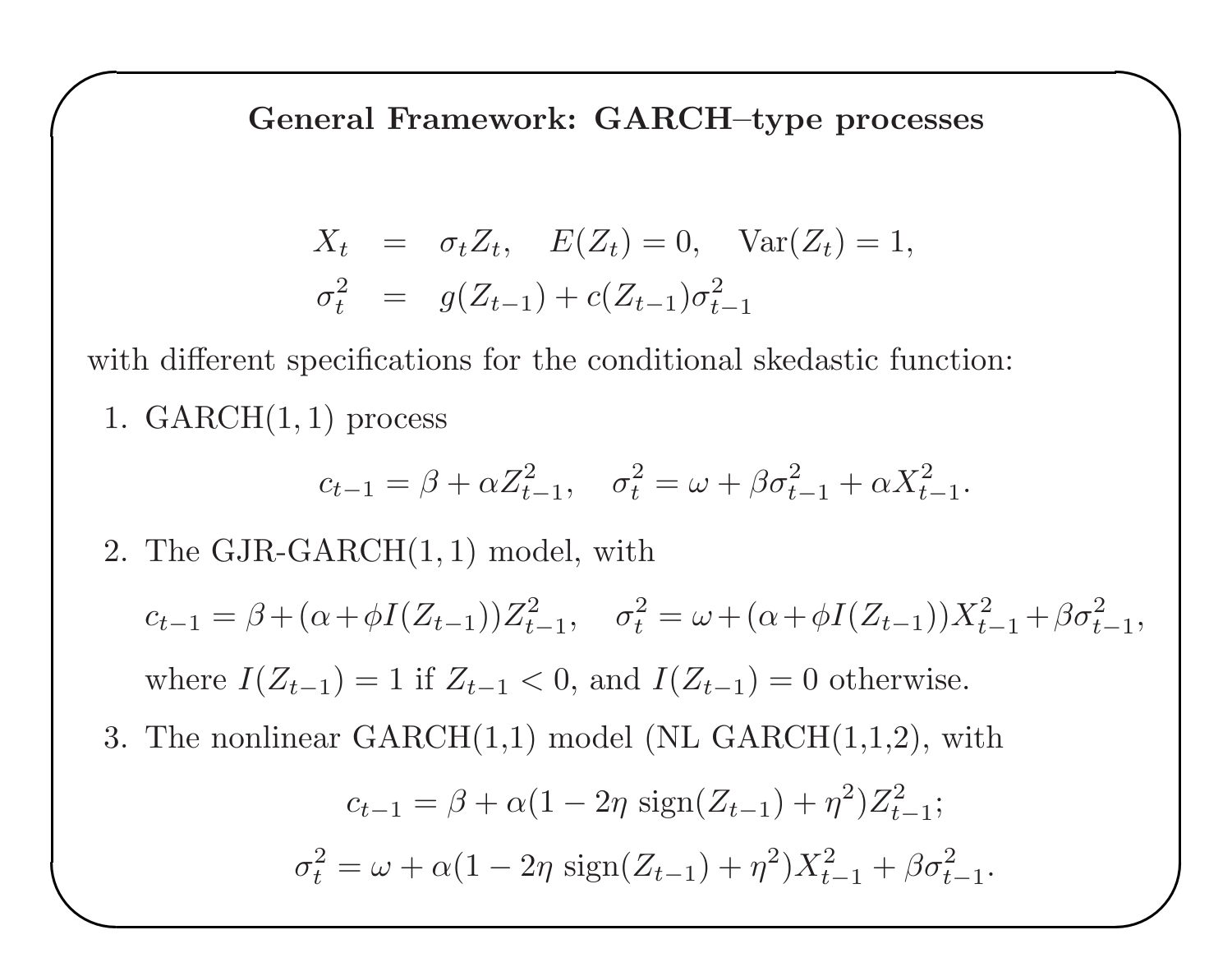General Framework: GARCH–type processes (cont. 1)

 $\overline{\phantom{0}}$ 

 $\sqrt{2}$ 

We denote  $\gamma_{ci} = Ec^{i}(Z_{t})$ . The fourth unconditional moment of  $X_{t}$  exists if and only if  $\gamma_{c2} = Ec_t^2 \in [0, 1].$ 

For the three processes considered here, if we assume that  $Z_t \sim N(0, 1)$ , the values of  $\gamma_{c2}$  and  $\rho_{X^2}(1)$  can be computed in a closed form.

If we know the model parameters, we can calculate precisely the population autocorrelation  $\rho_{X^2}(1)$  and the value of  $\gamma_{c2}$ .

For each of the three models, we considered five parameter choices, which we labeled as models 1 through 5.

The lag one autocorrelations for these choices are, respectively, approximately equal to .15, .22, .31, .4, .5.

The corresponding values of  $\gamma_{c2}$  are respectively, approximately equal to .1,<br>3, .5, .7, .9. .3, .5, .7, .9.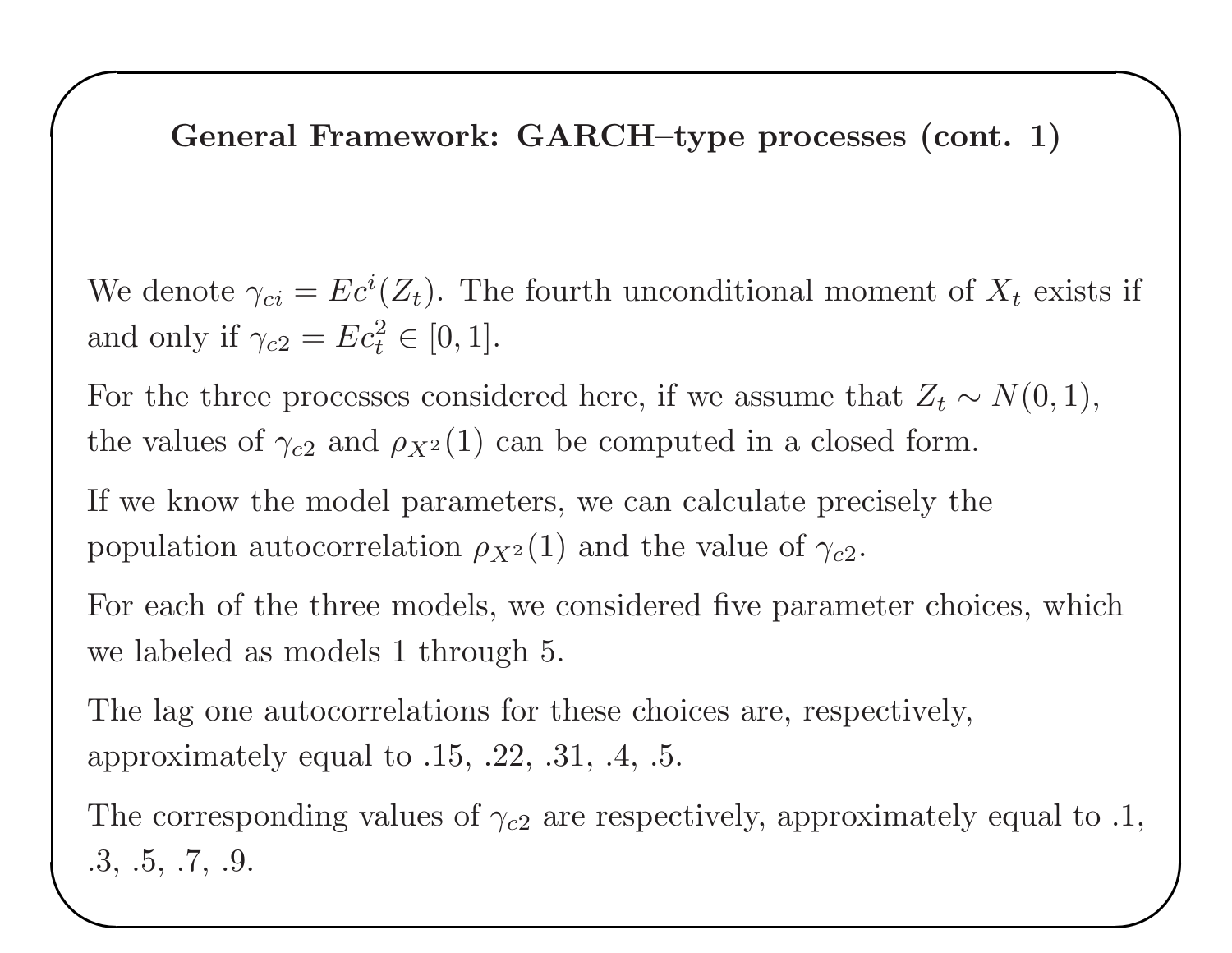## Simulation Results

 $\overline{\phantom{0}}$ 

 $\bigcup$ 

We investigate the performance of the three methods by comparing the empirical coverage properties (ECP) for the <sup>15</sup> data generating processes  $(3 \text{ models} \times 5 \text{ parameter choices})$ 

To facilitate comparison, models with the same index have similar values of  $\gamma_{c2}$  and  $\rho_{X^2}(1)$ , e.g. standard GARCH and GJR-GARCH with index 3 both have  $\gamma_{c2} \approx .5$  and  $\rho_{X^2}(1) \approx .31$ .

Consider

- Four sample sizes,  $T = 100, 250, 500, 1000$ .
- $\overline{\phantom{a}}$ • Confidence intervals of 95  $%$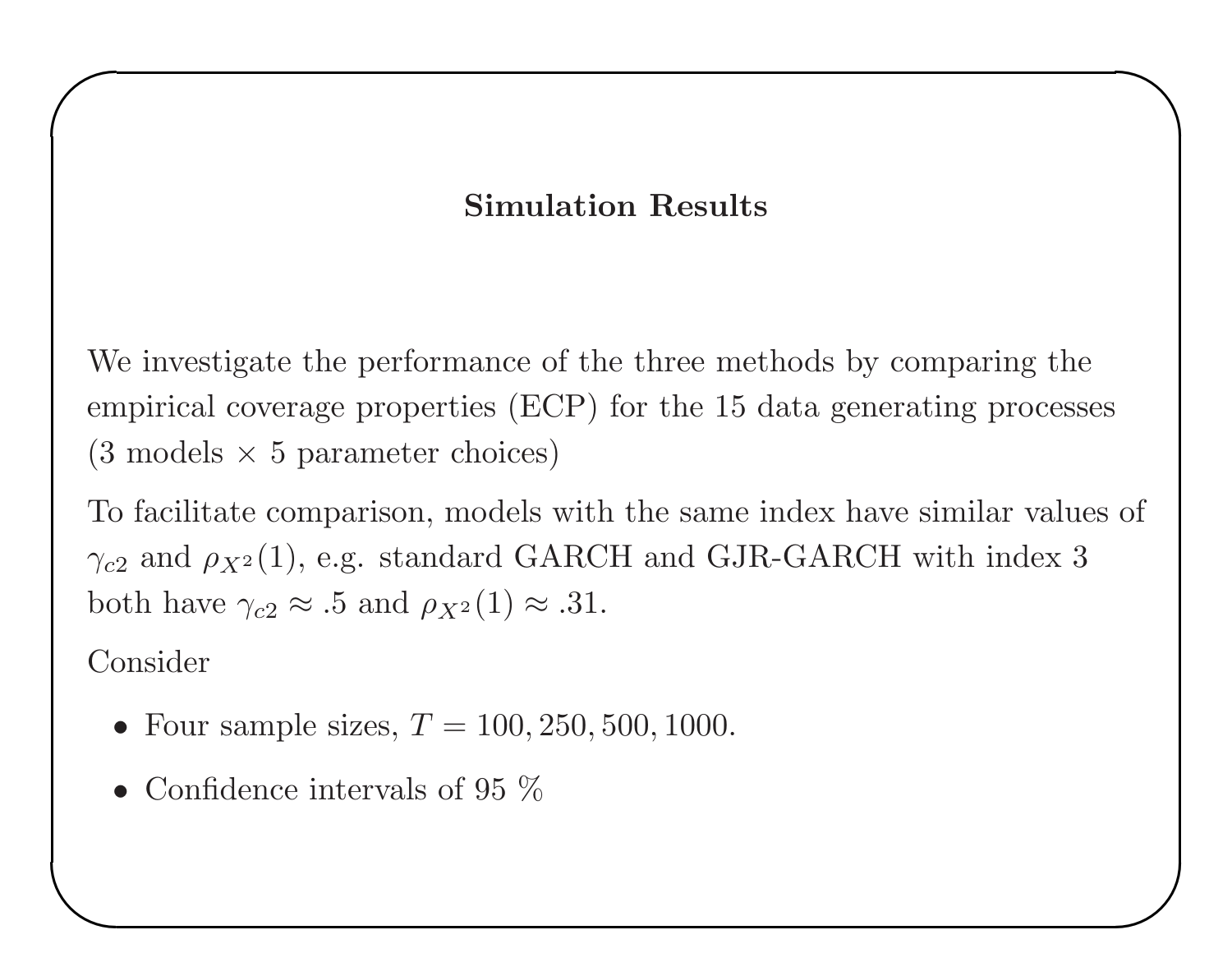## Simulation Results (cont 1.) Residual Bootstrap

 $\overline{\phantom{0}}$ 

 $\bigcup$ 

Table 1: ECP of symmetric confidence intervals constructed using residual bootstrap.

| $\, T \,$        |                |                |      | e.c.p. $(\%)$ e.c.p. $(\%)$ e.c.p. $(\%)$ e.c.p. $(\%)$ e.c.p. $(\%)$ |                |
|------------------|----------------|----------------|------|-----------------------------------------------------------------------|----------------|
| <b>STD GARCH</b> | $\mathbf{1}$   | $\overline{2}$ | 3    | $\overline{4}$                                                        | $\overline{5}$ |
| 100              | 99.6           | 85.3           | 86.0 | 80.4                                                                  | 77.4           |
| 250              | 92.9           | 91.3           | 92.1 | 89.4                                                                  | 84.4           |
| 500              | 93.4           | 93.4           | 94.1 | 93.7                                                                  | 92.7           |
| 1000             | 95.1           | 96.8           | 97.6 | 97.6                                                                  | 94.4           |
| <b>GJR GARCH</b> | $\overline{1}$ | $\overline{2}$ | 3    | $\overline{4}$                                                        | $\overline{5}$ |
| 100              | 97.7           | 94.8           | 92.0 | 89.5                                                                  | 81.5           |
| 250              | 96.2           | 96.6           | 97.0 | 96.4                                                                  | 92.3           |
| 500              | 98.3           | 99.2           | 98.9 | 99.1                                                                  | 96.5           |
| 1000             | 99.0           | 99.4           | 99.6 | 99.8                                                                  | 98.8           |
|                  |                |                |      |                                                                       |                |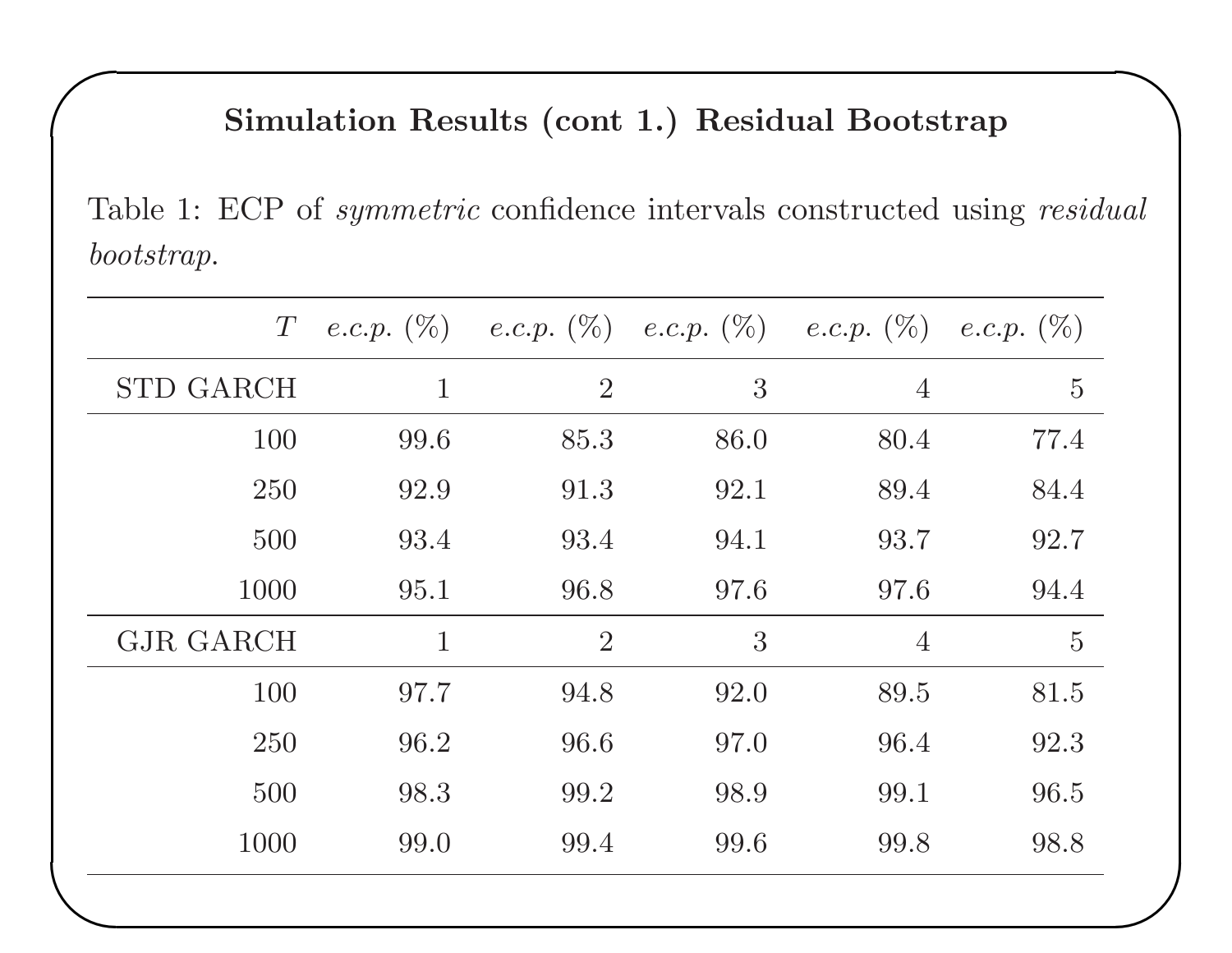### Simulation Results (cont 2.)

 $\overline{\phantom{0}}$ 

 $\bigcup$ 

 $\sqrt{2}$ 

Table 2: ECP of symmetric confidence intervals constructed using residual bootstrap.

| $T_{\rm}$ |      |                |      | e.c.p. $(\%)$ e.c.p. $(\%)$ e.c.p. $(\%)$ e.c.p. $(\%)$ e.c.p. $(\%)$ |                |
|-----------|------|----------------|------|-----------------------------------------------------------------------|----------------|
| NL GARCH  |      | $\overline{2}$ | 3    | $\overline{4}$                                                        | $\overline{5}$ |
| 100       | 95.5 | 83.8           | 79.8 | 74.7                                                                  | 66.0           |
| 250       | 91.7 | 87.3           | 84.3 | 81.0                                                                  | 73.6           |
| 500       | 91.7 | 93.1           | 88.5 | 82.1                                                                  | 77.3           |
| 1000      | 96.4 | 93.3           | 92.9 | 87.0                                                                  | 81.0           |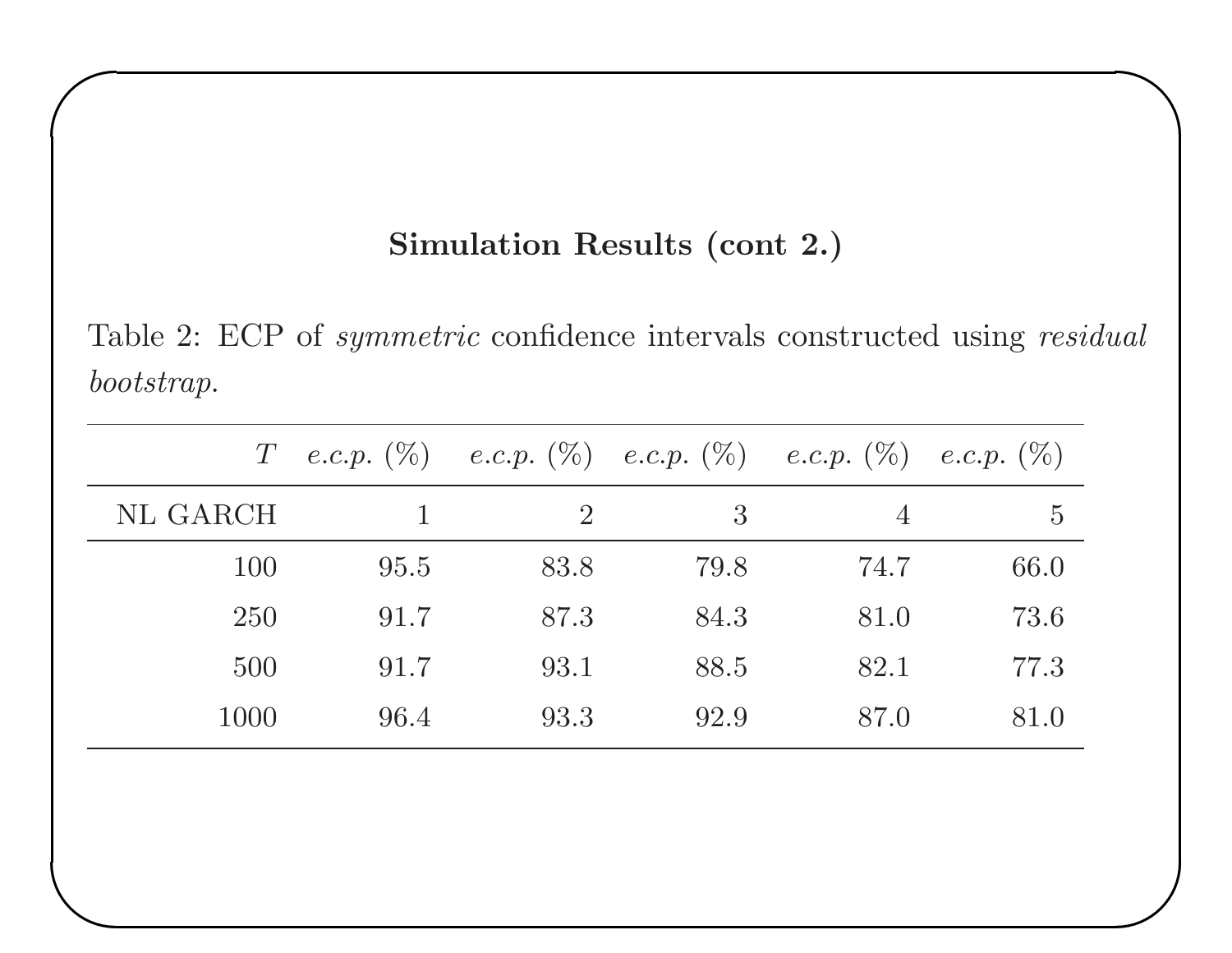Simulation Results (cont 3.)

 $\overline{\phantom{0}}$ 

 $\bigcup$ 

- Equal tailed and symmetric confidence intervals perform equally well for standard GARCH and GJR–GARCH,
- For NL–GARCH, symmetric confidence is better than equal tailed,
- The ECP decreases as  $\gamma_{c2}$  approaches 1. ( $\gamma_{c2}$  < 1 is required for the population autocovariances to exist)
- For the NL–GARCH, results are unsatisfactory except when  $\gamma_{c2} < .3$
- Bad results for the NL–GARCH model can be caused by parameter identification problems: when  $\eta$  is large, parameter biases are very large. (Furthermore, large  $\eta$  corresponds to large  $\gamma_{c2}$ ).
- $\begin{pmatrix} 1 \\ -1 \end{pmatrix}$ • These identification problems are less severe for the GJR–GARCH.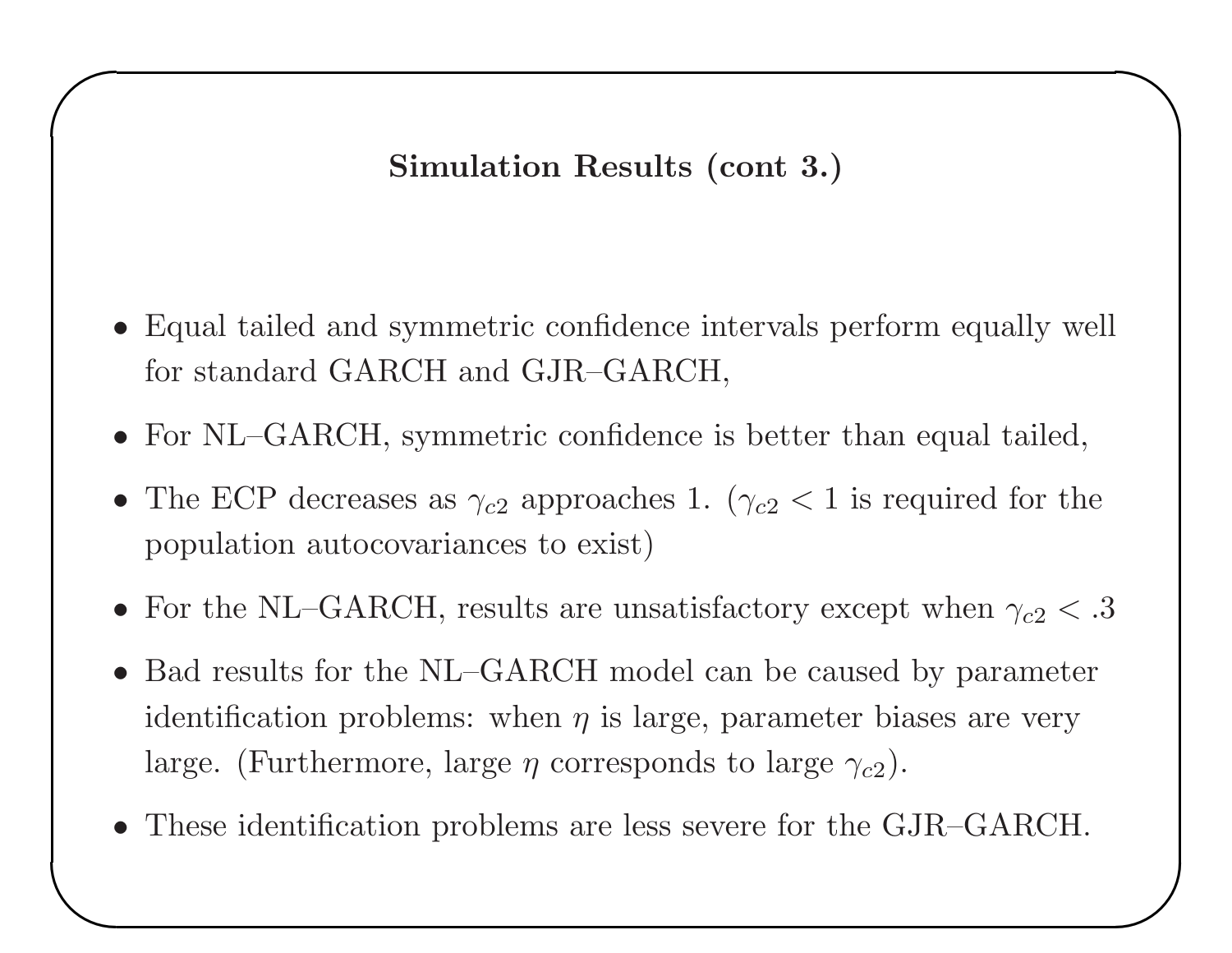

 $\overline{\phantom{0}}$ 

 $\sqrt{2}$ 

mal coverage of 95% is marked by the solid horizontal line. The sample size<br>is  $T = 500$ . Figure 1: Comparison of ECP's for symmetric residual bootstrap confidence intervals based on standard GARCH and <sup>a</sup> correct specification. The nominal coverage of 95% is marked by the solid horizontal line. The sample size is  $T = 500$ .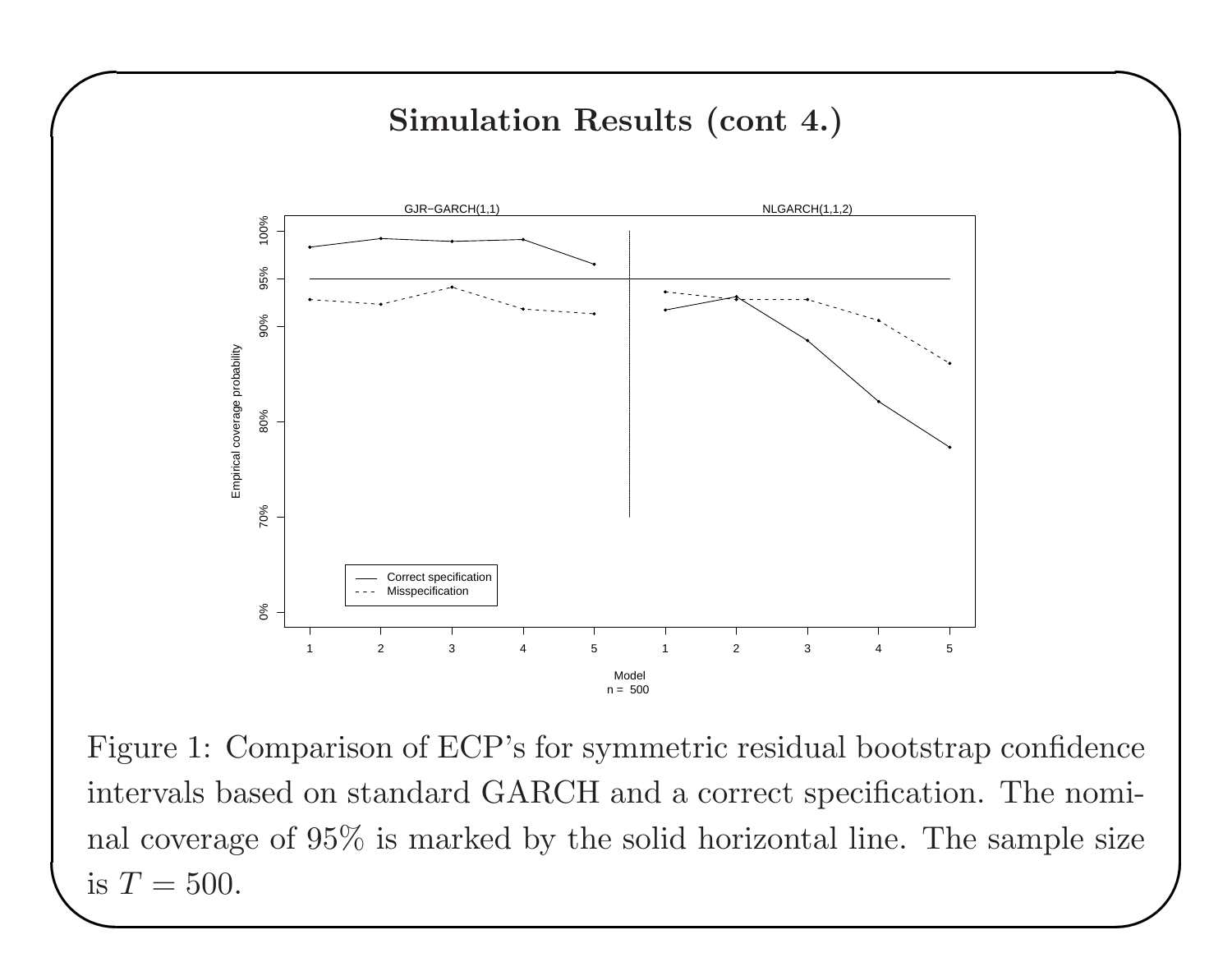# Simulation Results (cont 5.)

 $\overline{\phantom{0}}$ 

- Figure 1 shows that estimating the standard GARCH model on all three DGP's might lead to improvements in ECP's, for symmetric confidence intervals and series of length 500.
- The results for other series lengths look very much the same and are therefore not presented.
- The residual bootstrap method works best if symmetric confidence intervals are used and the standard GARCH model is estimated.
- $\overline{\phantom{a}}$  $\bigcup$ • Thus, in our context, misspecifying <sup>a</sup> model improves the performance of the procedure.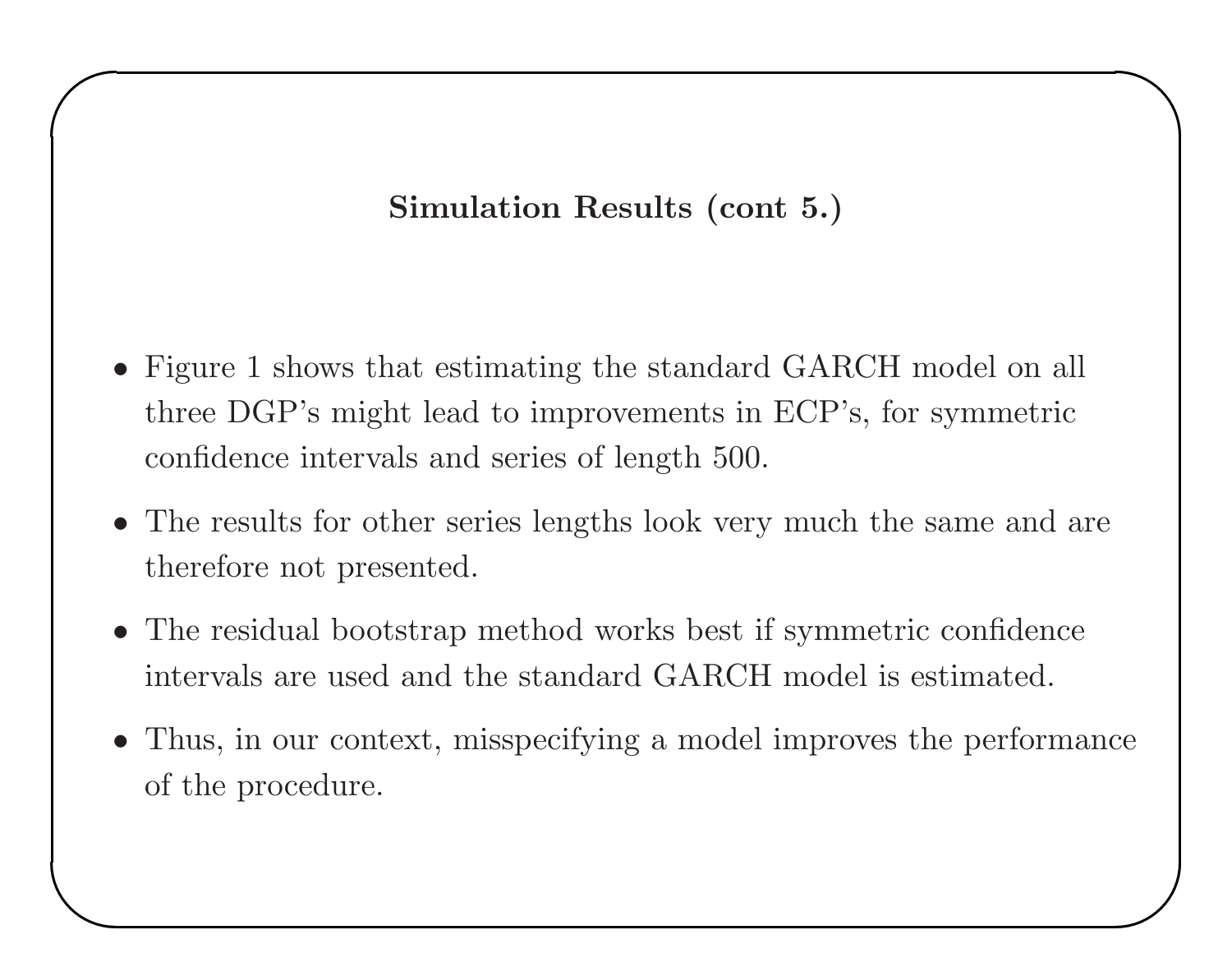## Simulation Results (cont 6.)

 $\overline{\phantom{0}}$ 

 $\bigcup$ 

Table 3: ECP of *symmetric* confidence intervals based on the *block bootstrap* method for the five parameter choices in the GJR-GARCH model.

| Model |                  | $\mathbf{1}$ | $\overline{2}$ | 3                                                       | $\overline{4}$ | $\overline{5}$       |
|-------|------------------|--------------|----------------|---------------------------------------------------------|----------------|----------------------|
| T     | $\boldsymbol{b}$ |              |                | e.c.p. $(\%)$ e.c.p. $(\%)$ e.c.p. $(\%)$ e.c.p. $(\%)$ |                | <i>e.c.p.</i> $(\%)$ |
| 500   | 3                | 87.0         | 82.0           | 78.4                                                    | 65.5           | 61.4                 |
|       | $\overline{5}$   | 89.1         | 83.8           | 73.4                                                    | 63.0           | 58.5                 |
|       | 10               | 87.9         | 81.8           | 71.4                                                    | 60.6           | 51.9                 |
|       | 15               | 84.5         | 78.7           | 71.8                                                    | 63.8           | 52.7                 |
|       | 30               | 85.6         | 79.0           | 69.6                                                    | 61.3           | 50.0                 |
| 1000  | $\overline{5}$   | 87.7         | 84.4           | 75.2                                                    | 67.9           | 59.6                 |
|       | 10               | 88.6         | 85.1           | 70.8                                                    | 61.0           | 52.6                 |
|       | 15               | 89.7         | 83.0           | 72.7                                                    | 63.6           | 53.3                 |
|       | 30               | 87.8         | 80.9           | 72.7                                                    | 59.7           | 51.2                 |
|       |                  |              |                |                                                         |                |                      |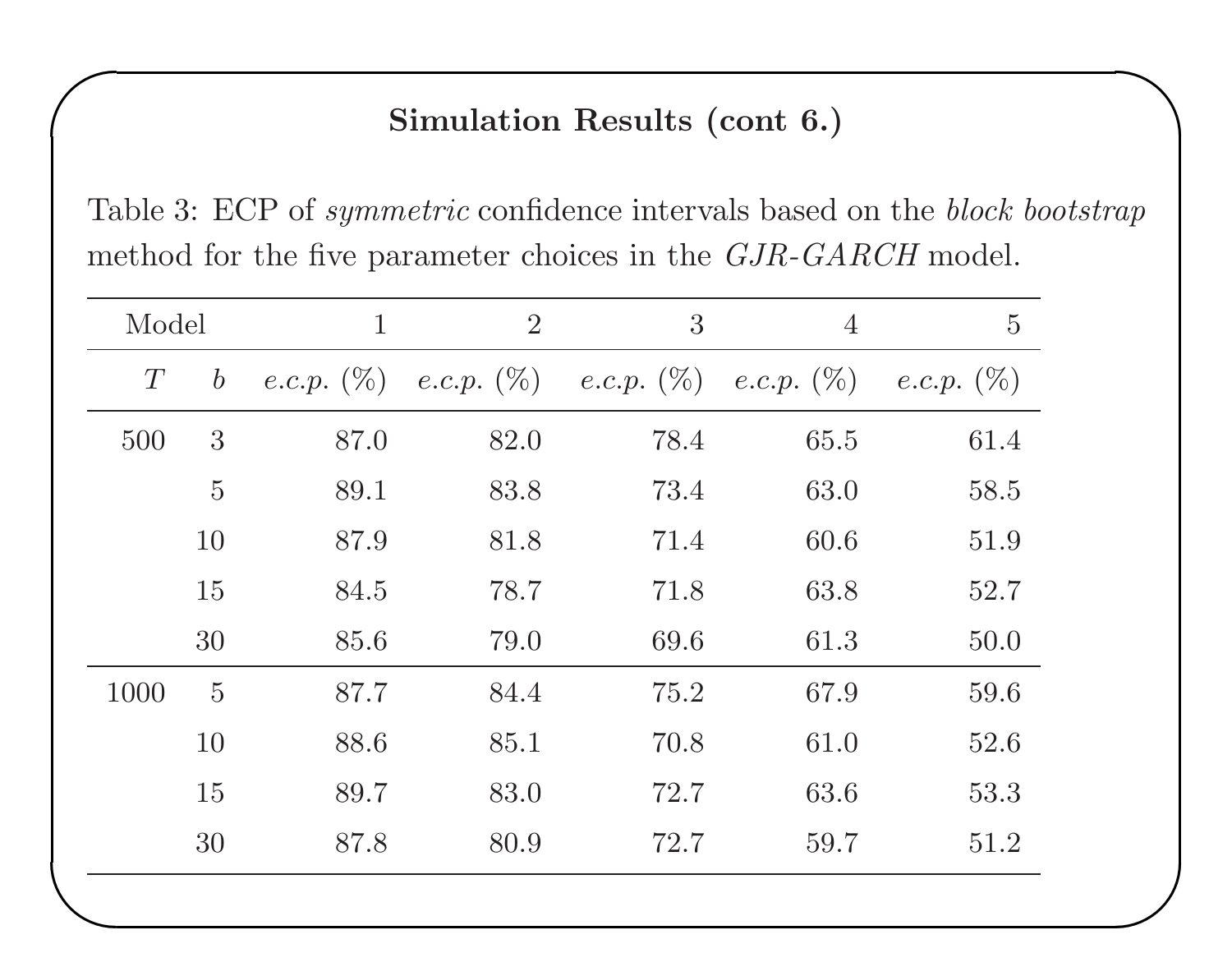## Simulation Results (cont 7.)

 $\overline{\phantom{0}}$ 

 $\bigcup$ 

- Empirical coverage probabilities are too low for all the choices of T and b,
- ECP are in the range [0.80, 0.90] only for  $\gamma_{c2} < 0.3$ ,
- ECP are slightly above 50% when  $\gamma_{c2} = 0.9$ ,

 $\sqrt{2}$ 

- We recommend using  $b = 3, 5$ , although results do not depend too much on the choice of  $b$ ,
- QML estimator underestimate the true value of the autocorrelation, which causes under–coverage.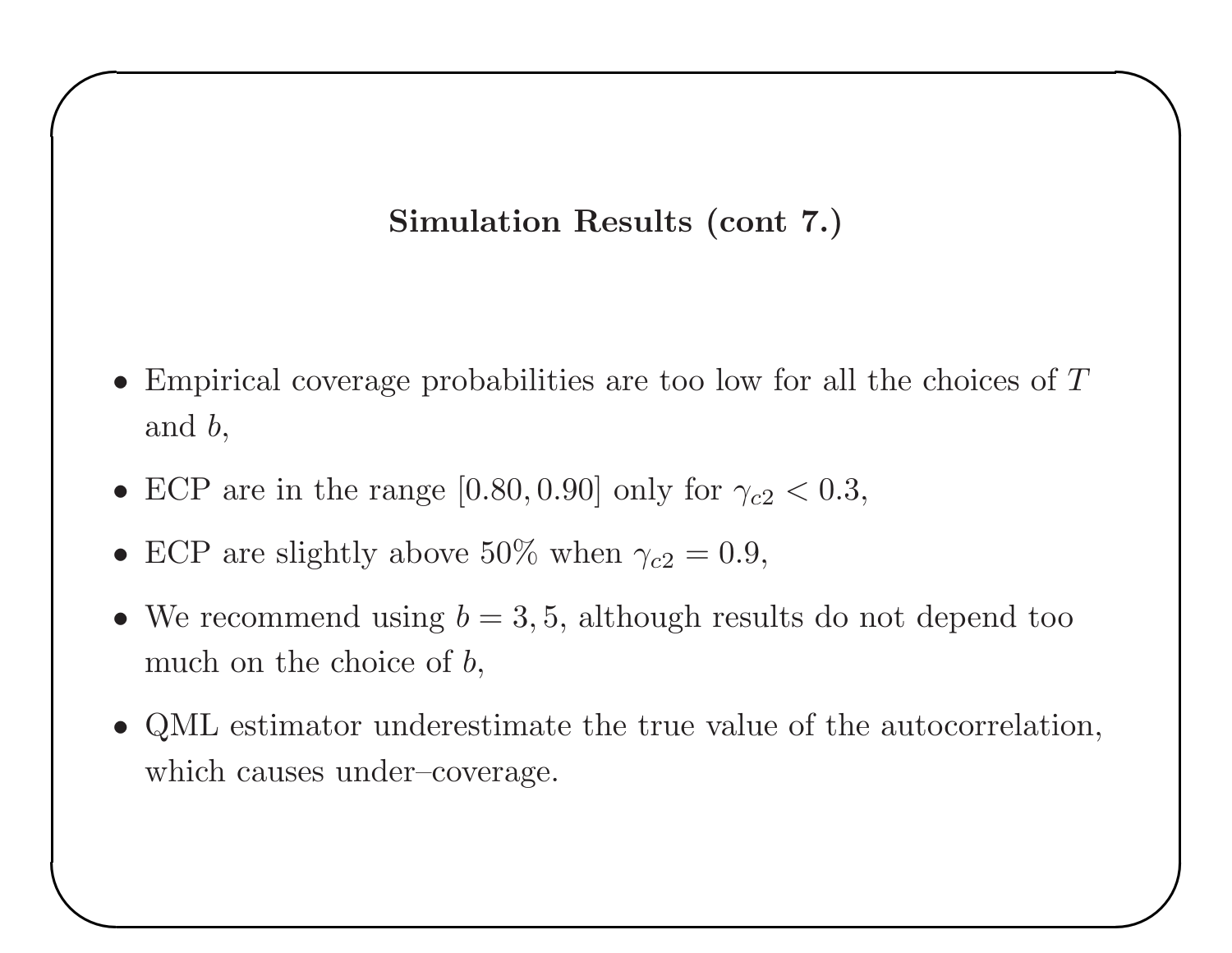#### Simulation Results (cont 8.)

 $\overline{\phantom{0}}$ 

 $\bigcup$ 

 $\sqrt{2}$ 

 $\overline{\phantom{a}}$ 

Table 4: Empirical coverage probabilities of symmetric confidence interval based on the subsampling method for the five parameter choices in the NLGARCH model. Sample size  $T = 500$ .

| Model            |                      |                      | 3                    |                      | $\overline{5}$       |
|------------------|----------------------|----------------------|----------------------|----------------------|----------------------|
| $\boldsymbol{b}$ | <i>e.c.p.</i> $(\%)$ | <i>e.c.p.</i> $(\%)$ | <i>e.c.p.</i> $(\%)$ | <i>e.c.p.</i> $(\%)$ | <i>e.c.p.</i> $(\%)$ |
| 3                | 97.2                 | 95.3                 | 91.6                 | 82.3                 | 70.4                 |
| 6                | 94.1                 | 95.5                 | 79.9                 | 67.9                 | 51.5                 |
| 8                | 90.1                 | 83.0                 | 75.1                 | 63.3                 | 50.2                 |
| 10               | 85.4                 | 80.9                 | 71.4                 | 57.5                 | 44.5                 |
| 50               | 80.2                 | 76.1                 | 63.9                 | 54.1                 | 41.2                 |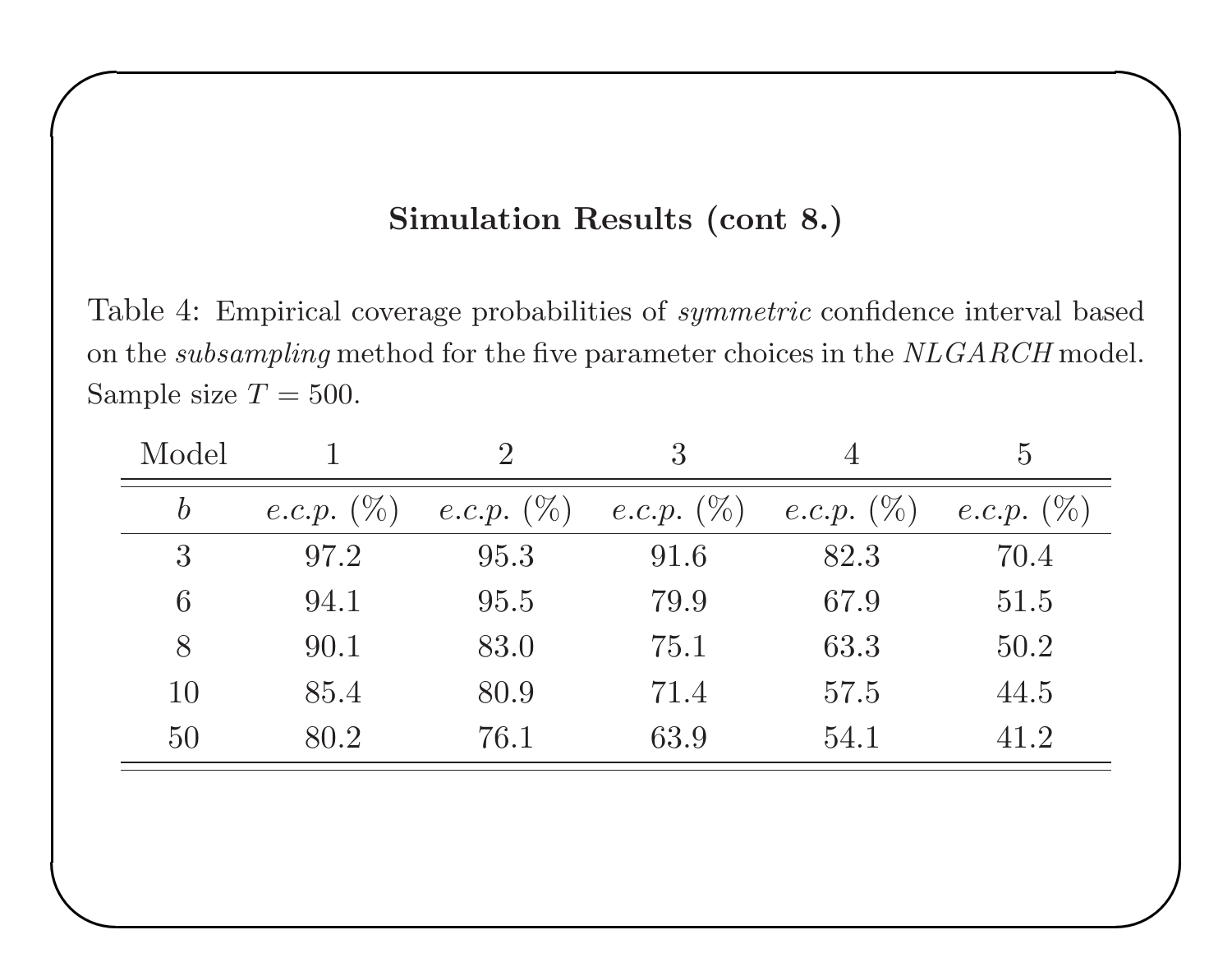### Simulation Results (cont 9.) Subsampling.

 $\overline{\phantom{0}}$ 

 $\bigcup$ 

- Symmetric CI have <sup>a</sup> much better ECP than equal tailed CI,
- Subsampling method is very sensitive to the choice of  $b$ ,

 $\sqrt{2}$ 

- Choosing small b, e.g.,  $b = 3, 6$ , we get ECP close to 95% for  $\gamma_{c2} < 0.6$ , and fair coverage for higher values of  $\gamma_{c2}$ .
- Such low value for b is surprising, as autocovariances are computed from very short sub–series,
- ECP are too low for equal tailed CI, and as  $\gamma_{c2}$  approaches one, ECP tends to 10%.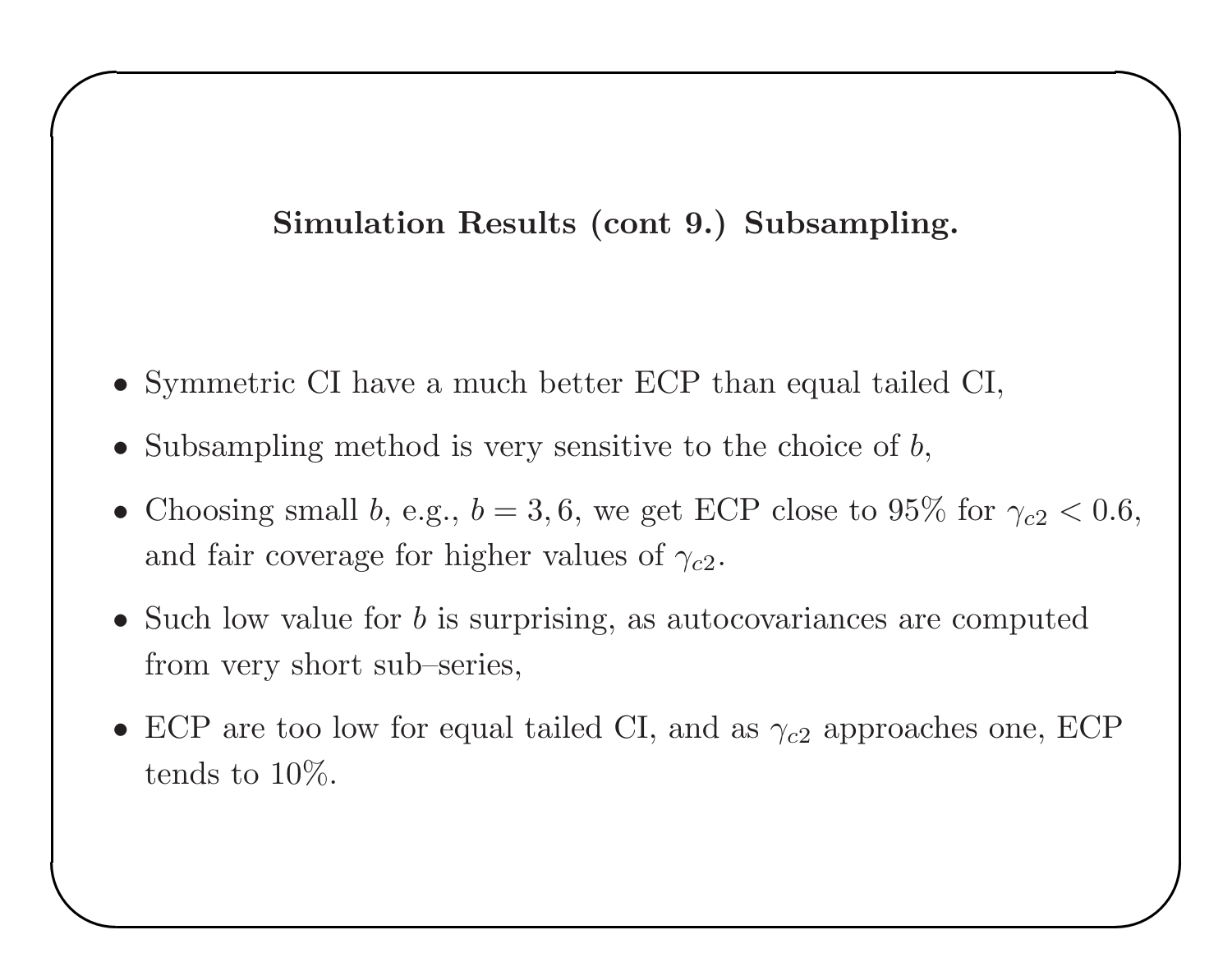#### Simulation Results (cont 10.)

 $\overline{\phantom{0}}$ 



 $\begin{pmatrix} n & c \ s & n \end{pmatrix}$ ✪ Figure 2: Comparison of ECP's for symmetric confidence intervals. The nominal coverage 95% is marked by solid horizontal line. The series length is  $T = 1000$ . For block bootstrap,  $b = 5$ , for subsampling  $b = 3$ .